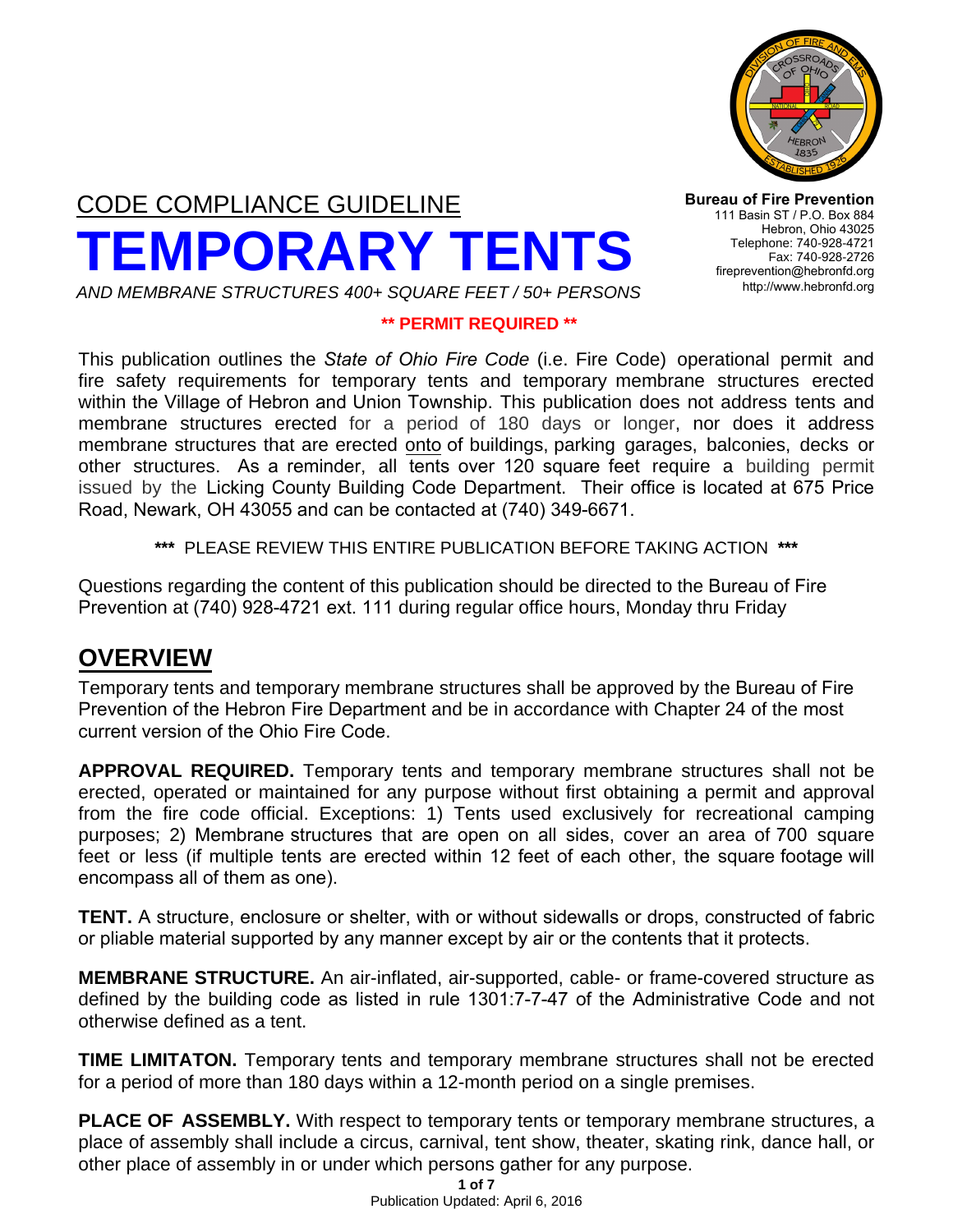### **THE APPROVAL PROCESS -- GETTING STARTED**

Approval of temporary tents and membrane structures includes a plan review, site inspection, and operational permit. Final approval is granted only after a site inspection by the Fire Marshal.

**THREE STEP PROCESS.** The following steps form the procedural framework for obtaining approval for a temporary tent or membrane structure, and includes the permit application and tent plan submittal, plan retrieval, and scheduling a fire marshal site inspection.

- STEP 1 Submit permit application. Submit tent plan and documents to be reviewed.
- **STEP 2 Retrieve approved copies of tent plan.**
- **STEP 3 Schedule a fire marshal inspection.**

# **STEP 1 - SUBMIT PERMIT APPLICATION AND TENT PLAN**

The responsible party shall submit an application for a Fire Safety Permit (FSP) in writing to the Fire Marshal for each temporary tent or membrane structure. Applications may be obtained by calling the Bureau of Fire Prevention at 740-928-4721, ext. 111, or online at: **www.[hebronfd.org/forms/fsp.](http://www.hebronfd.org/forms/fsp.pdf)pdf**

**PERMIT FEE.** A \$0 FSP fee is due at the time of permit application or at the time approved plans are retrieved. This fee generally covers the cost of the plan review and inspection(s) associated with the permit and is authorized by Section 112.1 of the Ohio Fire Code.

**TENT PLAN SUBMITTAL INSTRUCTIONS**. The following documentation must be submitted along with the completed FSP application to the Bureau of Fire Prevention for review and approval at least 5 business days prior to the event:

- One (1) copy of a Site Installation Plan. *(See Page 6 [for Details\)](#page-5-0)*
- One (1) copy of an Interior Floor Plan. *(See Page 7 [for Details\)](#page-6-0)*
- One (1) copy of the NFPA 701 flame spread certification information for all sections of tents or membrane structures and their appurtenances; sidewalls, drops, tarpaulins, and marquees; floor coverings, bunting and combustible decorative materials and effects.

Submit the completed permit application and a copy of the required documents in PDF form via email to fireprevention@hebronfd.org OR you may mail them to:

Village of Hebron, Division of Fire/EMS ATTN: Bureau of Fire Prevention (Permits) P.O. Box 884 Hebron, OH 43025

Plans submissions can also be dropped off at the firehouse Monday through Friday, between 8:00 a.m. and 4:00 p.m.

Plans will be processed in the order they are received. Actual review time varies and is dependent upon on the complexity of the plan. If plan information is incomplete, or if existing records are incomplete or inconclusive, review may take longer. The bureau attempts to provide same day reviews or, at least, prior to the applicant's desired start of use. However, these are not guaranteed.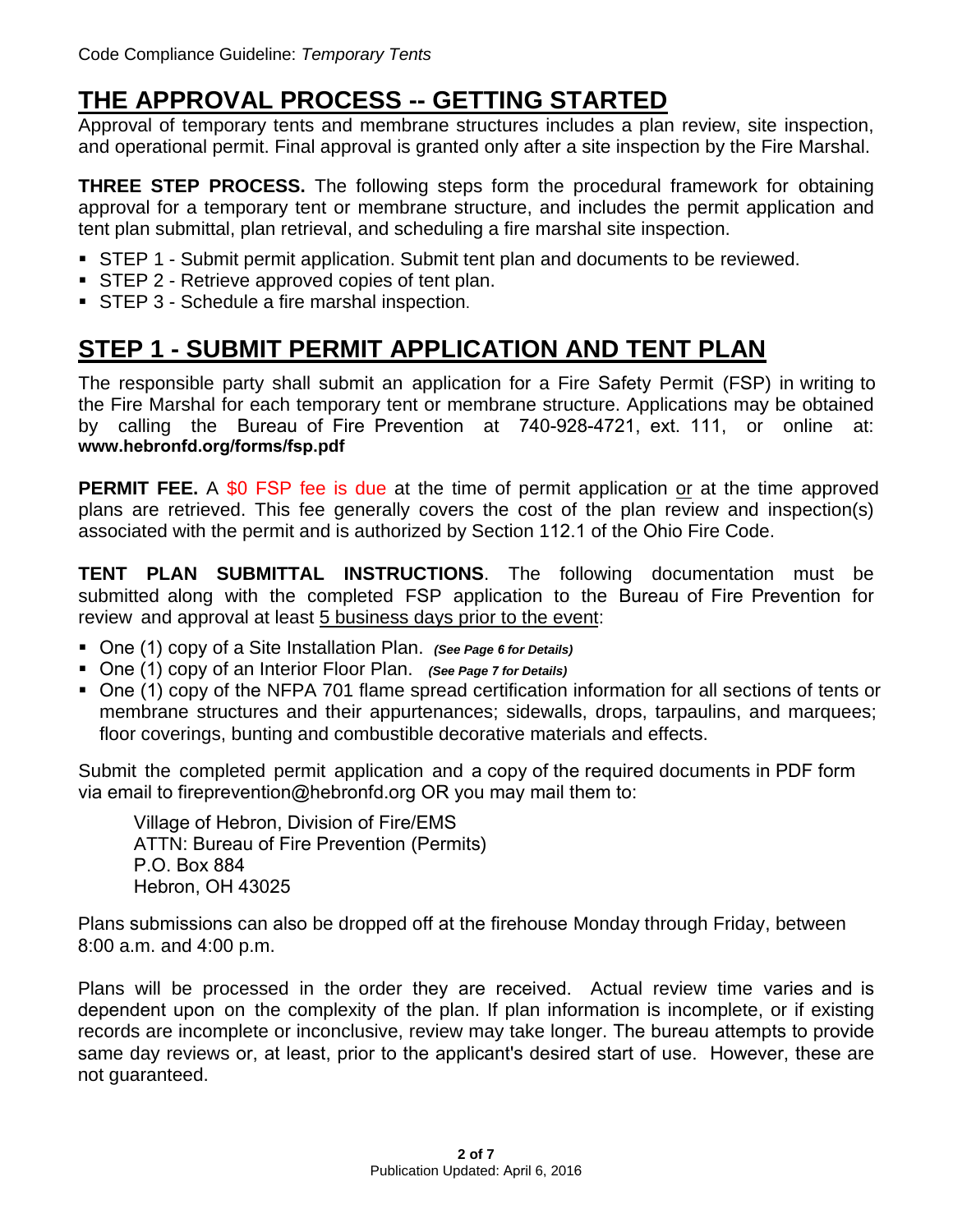### **STEP 2 - RETRIEVE APPROVED COPIES OF TENT PLAN**

After the tent plan is reviewed and approved, you may retrieve the approved plan by visiting the firehouse during regular business hours or by receiving a PDF version via email. Please note that any plans submitted that are larger than 11" x 17" cannot be scanned digitally and will need to retrieved in person. The Fire Prevention Bureau will retain one set digitally. Plans will only be released after the required permit fee has been paid in full.

**Notice regarding Fire Marshal Plan Approval.** In accordance with Section 105.4.4 of the Ohio Fire Code, plans approved by the fire official are approved with the intent that they comply in all respects to the Fire Code. Any omissions or errors on the plans do not relieve the applicant responsible party of complying with all applicable requirements. Final approval is granted only after a site inspection by the Fire Marshal.

#### **STEP 3 - SCHEDULE A FIRE MARSHAL INSPECTION**

**Fire Marshal Inspections.** Approval of a temporary tent or membrane structure is finalized through a site inspection, which must be scheduled by the responsible party for a date at least one business day prior to the use and/or occupancy of the tent or structure. The approved tent plan must be available at the inspection location. To schedule an inspection, call the Bureau of Fire Prevention at (740) 928-4721 during business hours.

# **OTHER LOCAL GOVERNMENT AGENCIES**

When erecting, operating, and maintaining a temporary tent or membrane structure for any purpose, particular attention should be given to notification and coordination with the following county agencies and local governments:

■ Licking County Building Code Department - (740) 349-6671

**Important Notice about Building Requirements.** The Fire Marshal will not issue a permit for a temporary tent or membrane structure until proper notification has been made to the Licking County Building Code Department and after the necessary permit applications have been filed with said agency, if required. Please note that receiving any one permit prior to the reception of other required permits does not provide approval to begin erecting the structure. ALL permits must be in hand prior.

### **ASSOCIATED APPROVALS & PERMITS**

**ELECTRICAL AND SPECIAL AMUSEMENT DEVICE PERMITS.** The use of an electrical generator 6500 watts or greater and/or the installation of temporary electrical wiring, circuits, and equipment may require an electrical permit and inspection. Please contact the Licking County Building Code Department for information about electrical, special amusement device permits, and associated inspections/approvals. The Bureau of Fire Prevention may also require additional permits in addition to a tent permit, such as in the case of a carnival or fair. You are permitted to combine these requests on the same form, but please also review the permit requirements for all of the other permits that are being requested. Although the same form can be used to file for multiple permits, please note that all applicable fees are still required, unless otherwise stated elsewhere.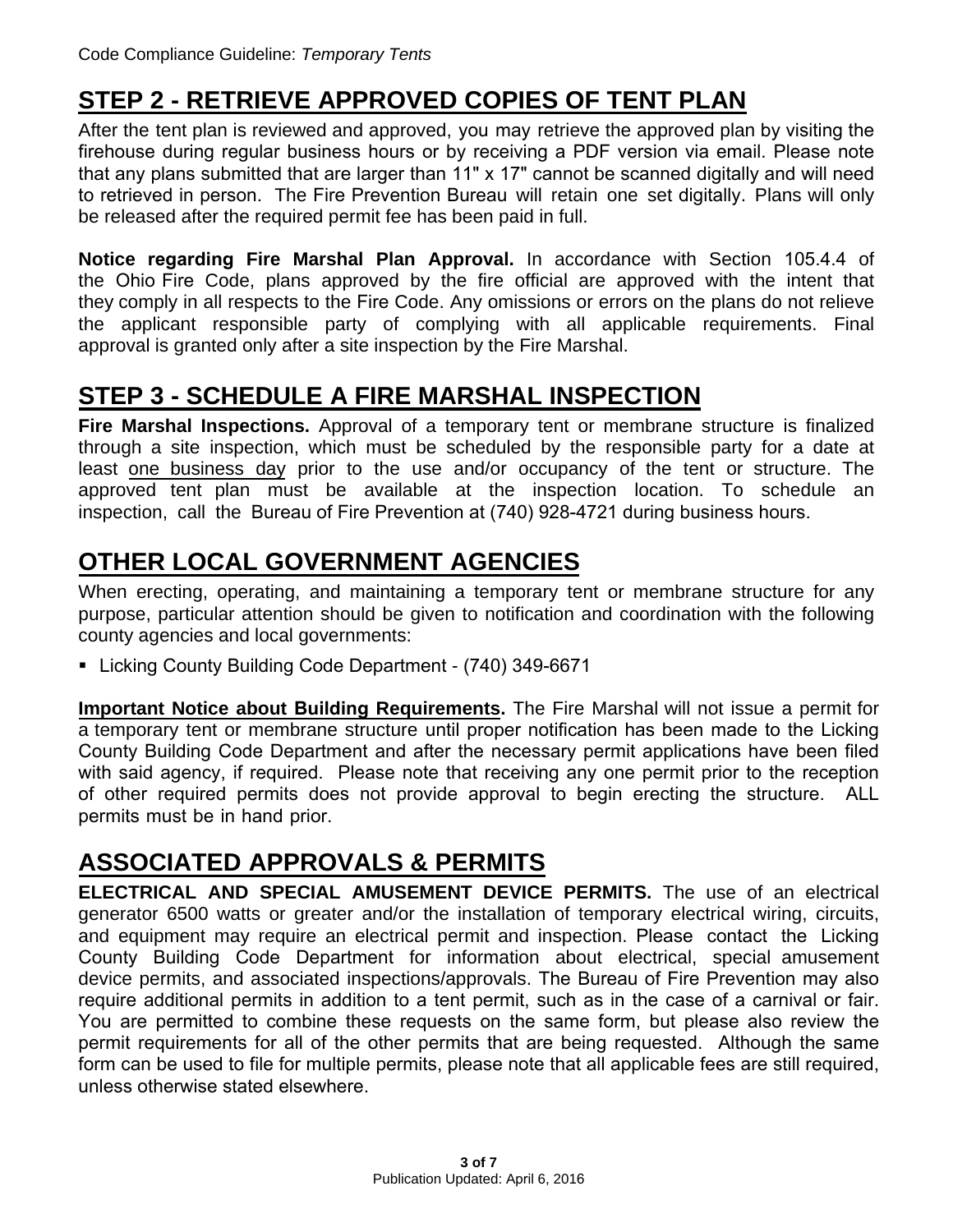**OTHER OPERATIONAL PERMITS.** Carnivals; fairs; festivals; outdoor public assemblages of 500 people or more; the storage and/or use of liquefied petroleum gas (i.e., LPG, propane, butane); and the display and/or use of open-flames, fireworks, and pyrotechnic special effects, when their use is related to the use of a tent or membrane structure, each require approval from the Fire Marshal and are strictly prohibited until the appropriate permits have been issued. For detailed information about these operational permit requirements, contact (740) 928-4721 ext. 111. The following are some of the more common permits associated with temporary tents and temporary membrane structures:

 **Liquefied Petroleum Gas (LPG).** An operational permit is required for the handling, storage, and use of LPG outside where the quantity is greater than 10 gallons aggregate; e.g., more than two twenty-pound cylinders. There are two LPG operational permits typically associated with use and occupancy of temporary tents and membrane structures:

| <b>Temporary Single Event Use</b> | <b>Temporary Long-term Installation</b> |
|-----------------------------------|-----------------------------------------|
| Time Limit: 30 Days               | Time Limit: One Year                    |
| Permit Fee: \$0                   | Permit Fee: \$0                         |

Application: **www.[hebronfd.org/forms/fsp.pdf](http://www.hebronfd.org/forms/fsp.pdf)**

Notice about DOT LPG Cylinders. Cylinders shall be continued in service and transported in accordance with DOT regulations. A cylinder with an expired requalification date shall not be refilled or used until requalified in accordance with DOT regulations.

 **Candles / Open-Flame Devices.** Open flames or other devices emitting flame, fire or heat, or any flammable or combustible liquids, gas, charcoal or other cooking device or any other unapproved devices shall not be permitted inside or located within 20 feet of the tent or membrane structures while open to the public unless approved by the fire code official. An operational permit is required for the use of open flame, fire or burning in connection with Group A or E occupancies. There is one candle / open-flame device permit typically associated with temporary tents and temporary membrane structures:

Candle / Open-Flame Device Time Limit: *Each Event* Permit Fee: *\$0*

 **Carnivals, Fairs, Festivals, Outdoor Public Assemblages 500+ People.** An operational permit and public safety plan is required for any carnival, fair, festival, and large outdoor public assemblage of 500 persons or more. Detailed procedures, requirements, and the permit application for these outdoor events may be obtained by calling the Bureau of Fire Prevention, Monday thru Friday, during normal business hours or online at:

#### **www.hebronfd.org/guides/festivalsguide.pdf**

 **Fireworks & Pyrotechnics.** Operational permit requirements associated with the display, handling, sale, storage, and use of fireworks and pyrotechnics in the Village of Hebron and Union Township can be obtained by calling the Bureau of Fire Prevention, Monday thru Friday, during normal business hours or online at:

#### **[www.hebronfd.org/forms/fsp.pdf](http://www.hebronfd.org/forms/fsp.pdf)**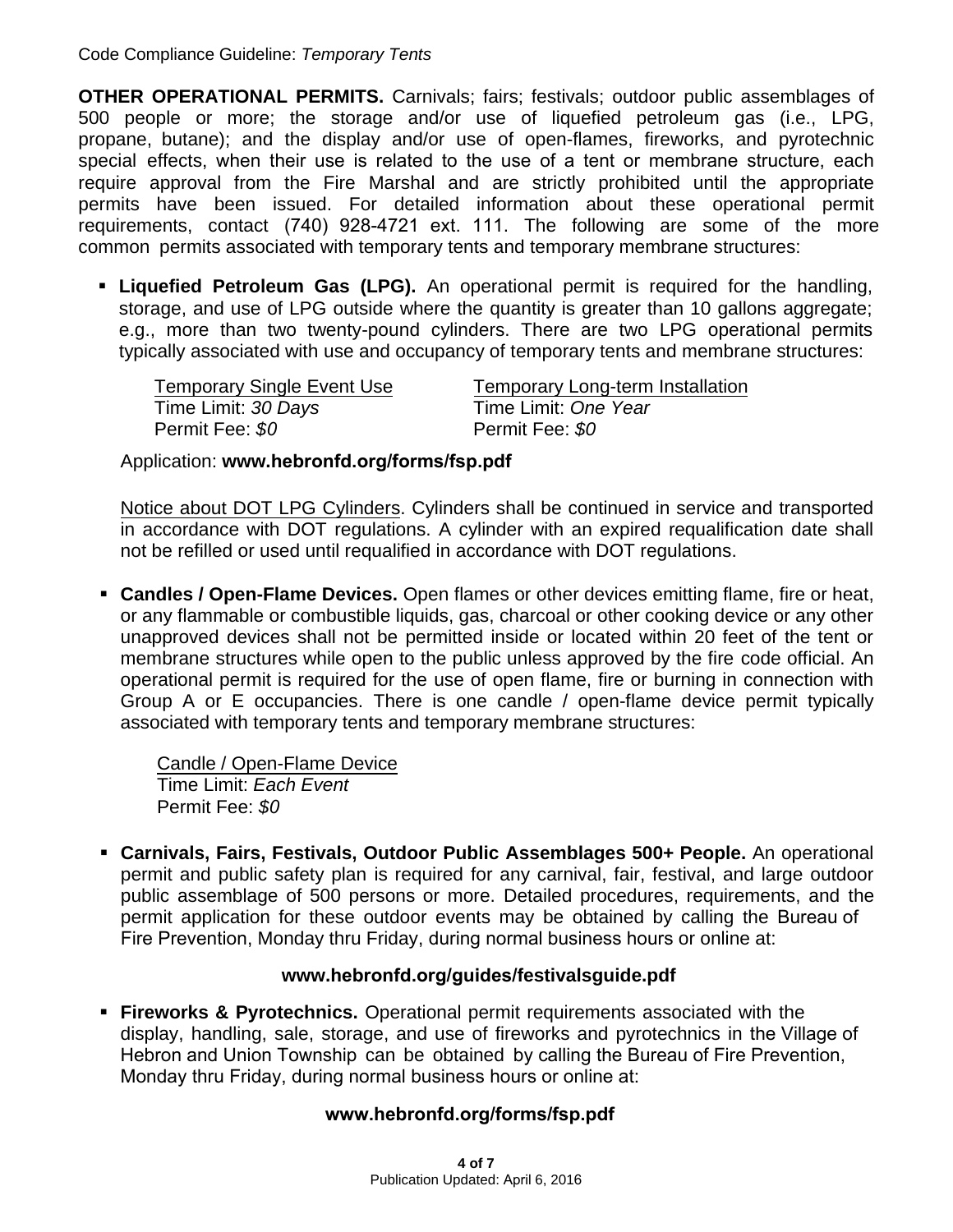# **NFPA 701 FLAME SPREAD INFORMATION**

NFPA 701 flame spread certification information for all sections of tents or membrane structures and their appurtenances; sidewalls, drops, tarpaulins, and marquees; floor coverings, bunting and combustible decorative materials and effects shall be submitted as part of the temporary tent or membrane structure FSP application, and shall be in accordance with the following sections of the Ohio Fire Code:

- **Flame Propagation Performance Treatment.** Before a permit is granted, the *owner* or agent shall file with the *fire code official* a certificate executed by an approved testing laboratory certifying that the tents and membrane structures and their appurtenances; sidewalls, drops and tarpaulins; floor coverings, bunting and combustible decorative materials and effects, including sawdust when used on floors or passageways, are composed of material meeting the flame propagation performance criteria of NFPA 701 or shall be treated with a flame retardant in an *approved* manner and meet the flame propagation performance criteria of NFPA 701, and that such flame propagation performance criteria are effective for the period specified by the permit. *OFC 2404.2*
- **Label.** Membrane structures or tents shall have a permanently affixed label bearing the identification of size and fabric or material type. *OFC 2404.3*
- **Certification.** An affidavit or affirmation shall be submitted to the fire code official and a copy retained on the premises on which the tent or air-supported structure is located. The affidavit shall attest to the following information relative to the flame propagation performance criteria of the fabric:
	- 1) Names and address of the owners of the tent or air-supported structure.
	- 2) Date the fabric was last treated with flame-retardant solution.
	- 3) Trade name or kind of chemical used in treatment.
	- 4) Name of person or firm treating the material.
	- 5) Name of testing agency and test standard by which the fabric was tested. *OFC 2404.4*

**NOTICE:** Each certificate must also include the date(s), location name, and address where the tent or structure is erected; certification number; tent size, number of sections, and fabric type.

### **STANDBY PERSONNEL & CROWD MANAGERS**

Special public safety requirements for temporary tents and membrane structures shall be as required in accordance with the following sections of the Ohio Fire Code:

- **Standby Personnel.** When, in the opinion of the *fire code official*, it is essential for public safety in a tent or membrane structure used as a place of assembly or any other use where people congregate, because of the number of persons, or the nature of the performance, exhibition, display, contest or activity, the *owner*, agent or lessee shall employ one or more qualified persons, as required and *approved*, to remain on duty during the times such places are open to the public, or when such activity is being conducted. *OFC 2404.20*
- **Duties of Standby Personnel.** Before each performance or the start of such activity, standby personnel shall keep diligent watch for fires during the time such place is open to the public or such activity is being conducted and take prompt measures for extinguishment of fires that occur and assist in the evacuation of the public from the structure. *OFC <sup>2404</sup>.20.1*
- **Crowd Managers.** There shall be trained crowd managers or crowd manager and/or supervisors at a ratio of one crowd manager/supervisor for every 250 occupants, as approved. *OFC 2404.20.2*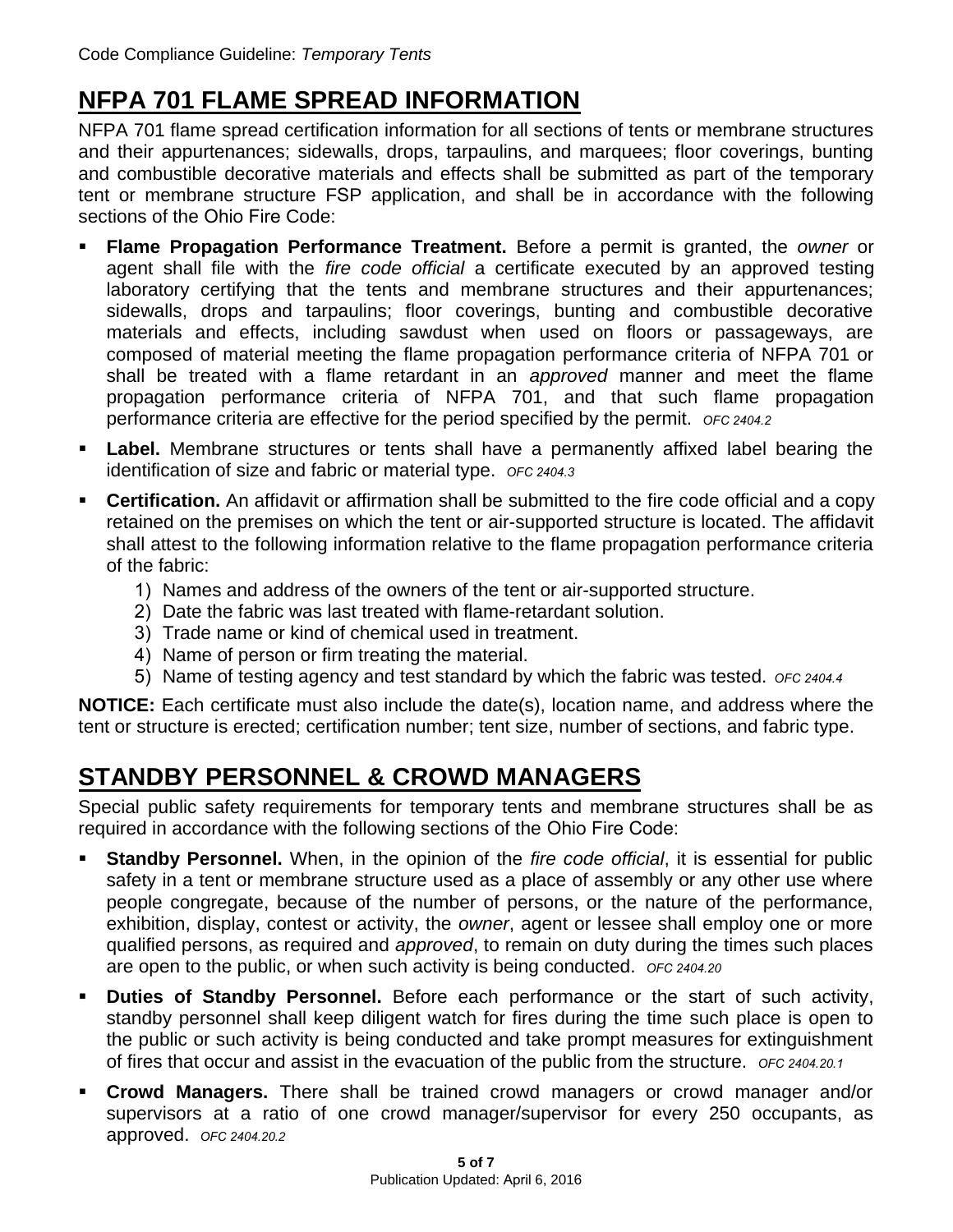# <span id="page-5-0"></span>**DETAILED PLAN REQUIREMENTS**

A detailed site installation plan and interior floor plan for temporary tents and temporary membrane structures requiring an operational permit (FSP) shall be provided with each application for approval. Temporary tents and membrane structures shall be erected, operated and maintained in accordance with Chapter 24 of the Ohio Fire Code. Plans must be drawn to scale; Dimensional drawings are not acceptable.

**SITE INSTALLATION PLAN.** The site installation plan shall include the following details with respect to the location, installation, and arrangement of a temporary tent or membrane structure:

- 1. List on each page of the site installation plan the location name, property address, and dates the tent or membrane structure will be erected.
- 2. Exact location, footprint, and dimension of the tent or membrane structure. If multiple tents and/or membrane structures are erected, each tent/membrane structure location, footprint, and dimension must be shown, including all associated firebreaks and connecting corridors.
- 3. Location of fire apparatus access roads, designated fire lanes, and fire hydrants.
- 4. Distances from lot lines, buildings, other tents or membrane structures, combustibles, parked vehicles or parking areas, or internal combustion engines (e.g., motor-driven generator). Location of tents and membrane structures shall be in accordance with the following:
	- **Location.** Tents or membrane structures shall not be located within 20 feet of lot lines, buildings, other tents or membrane structures, parked vehicles or internal combustion engines. For the purpose of determining required distances, support ropes and guy wires shall be considered as part of the temporary membrane structure or tent. *OFC 2403.8.2 Exceptions:*
		- 1) Separation distance between membrane structures and tents not used for cooking is not required when the aggregate floor area does not exceed 15,000 square feet.
		- 2) Membrane structures or tents need not be separated from buildings when all of the following conditions are met:
			- 2.1) The aggregate floor area of the membrane structure or tent shall not exceed 10,000 square feet;
			- 2.2) The aggregate floor area of the building and membrane structure or tent shall not exceed the allowable floor area including increases as indicated in the building code as listed in rule 1301:7-7-47 of the Administrative Code;
			- 2.3) Required means of egress are provided for both the building and the membrane structure or tent including travel distances;
			- 2.4) Fire apparatus access roads are provided in accordance with Section 503 of the Ohio Fire Code.
	- **Structures in Excess of 15,000 Square Feet in Area.** Membrane structures having an area of 15,000 square feet or more shall be located not less than 50 feet from any other tent or structure as measured from the sidewall of the tent or membrane structure unless joined together by a corridor. *OFC 2403.8.3*
	- **Connecting Corridors.** Tents or membrane structures are allowed to be joined together by means of corridors. Exit doors shall be provided at each end of such corridor. On each side of such corridor and approximately opposite each other, there shall be provided openings not less than 12 feet wide. *OFC 2403.8.5*
	- **Fire Break.** An unobstructed fire break passageway or fire road not less than 12 feet wide and free from guy ropes or other obstructions shall be maintained on all sides of all tents and membrane structures unless otherwise approved by the fire official. *OFC 2403.8.6*